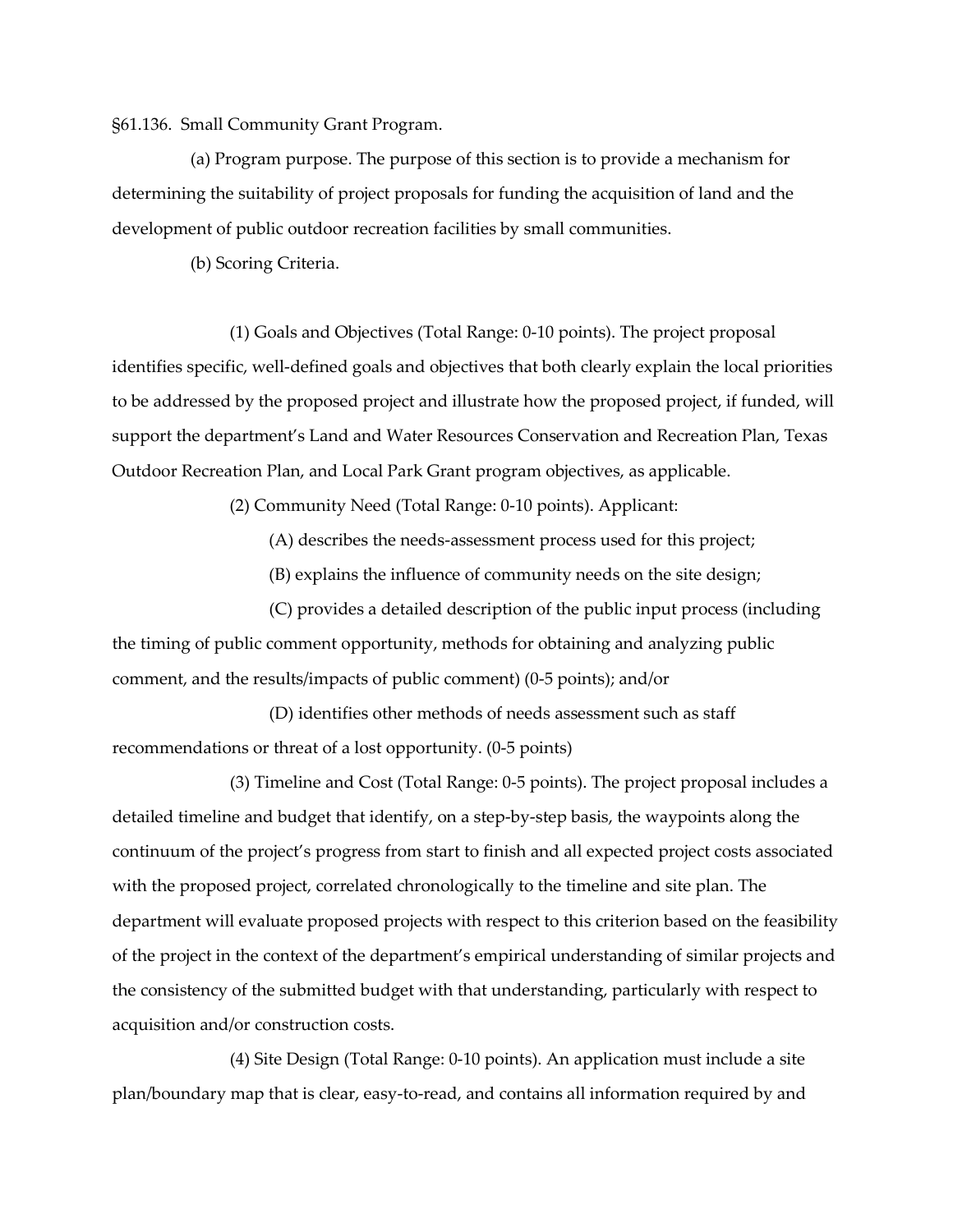identified in the funding application. Acquisition-only projects must include plans depicting anticipated future development.

(A) Site design takes into consideration the character and special features (including features of natural, cultural, or historical importance) of the site and clearly identifies street names, total acreage, true north arrow, utilities, easements, special features, boundaries of existing parkland, and boundaries of acquisition tracts. (0-5 points)

(B) Project maximizes the use of funds for acquisition, recreation and conservation opportunities, determined by dividing the direct acquisition, recreational, and conservation costs by the total construction costs and multiplying the result by 5. (0-5 points)

(5) Organizational capacity (Total Range: 0-5 points).

(A) The applicant demonstrates to the department's satisfaction that qualified staff and resources are in place to manage the grant from inception to completion, or, alternatively, evidence that the applicant is partnered with an entity to provide staff and/or resources necessary to manage the grant from inception to completion.

(B) The applicant demonstrates to the department's satisfaction that resources are in place to properly operate and maintain facilities supported by the grant following completion, or, alternatively, a feasible plan and timeline for obtaining resources to properly operate and maintain the facilities supported by the grant following completion.

(6) Geographic Distribution (Total Range: 0-5 points). The project will improve the geographic distribution of park and recreation lands and facilities in the project's service area or within the applicant's jurisdiction.

(A) Project provides the first public park in the applicant's jurisdiction or intended service area (5 points); or

(B) Project fills a critical parks and recreation gap as identified through research, public input, or other means. (0-3 points).

(C) Project is safely accessible to the public via multiple modes of transportation (e.g., walking, biking, public transportation system). (0-2 points).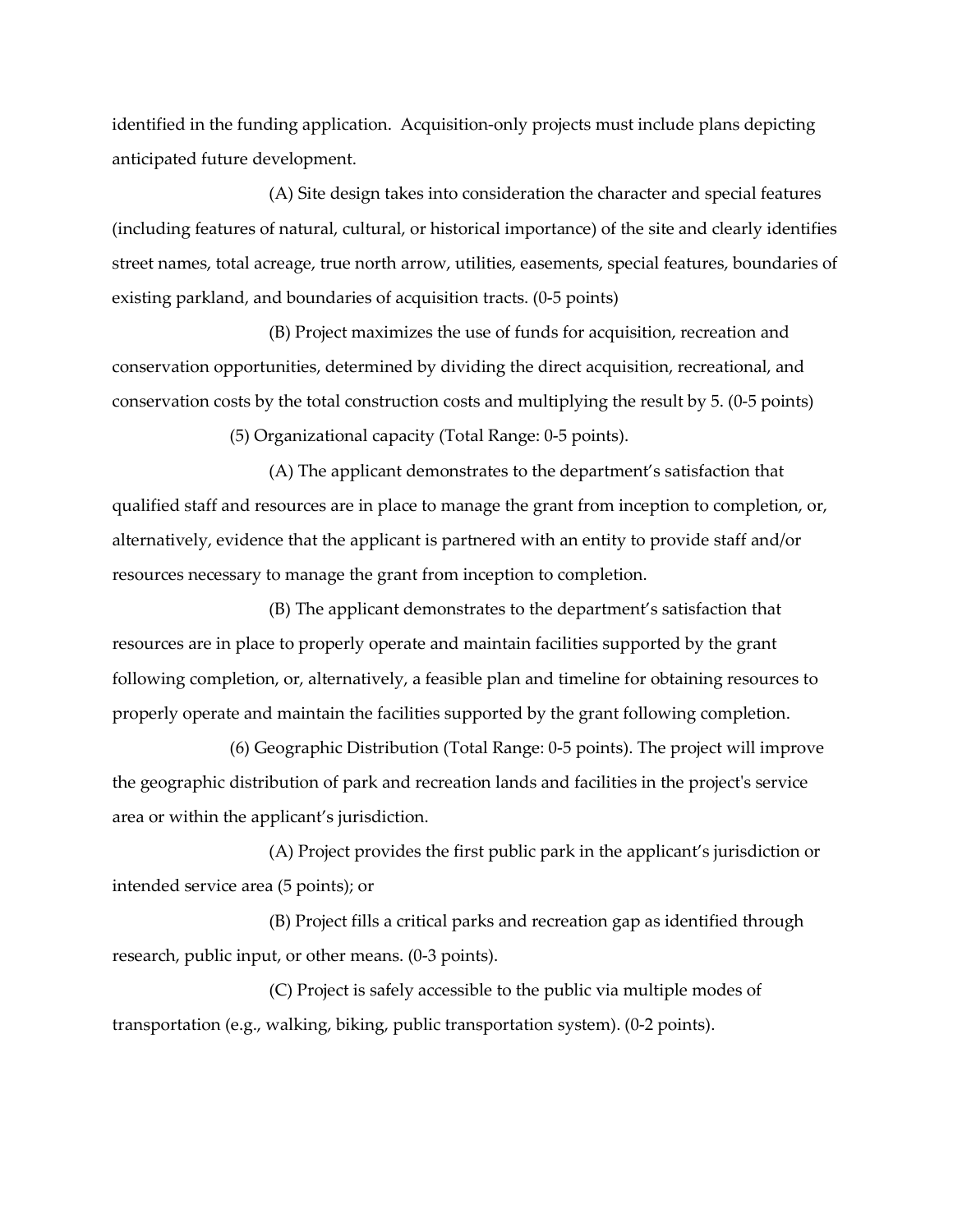(7) Under-served Populations (Total Range: 0-10 points). The proposed project increases opportunity and improves access to parks and recreation facilities for under-served populations.

(A) Project improves opportunities for low-income citizens, defined as the percent of households making less than \$35,000 per year, based on economic and demographic data for the service area from the most recent federal census data; or

(B) Project improves opportunities for ethnic minority citizens, defined as the percent of a population that does not select "white alone" on the US Census, based on economic and demographic data for the service area from the most recent census data; determined by multiplying the sum of percentage of population qualifying as low-income and percentage of population qualifying as minority by 5.

(8) Accessibility (Total Range: 0-5 points). The proposed project provides park and recreation opportunities for physically/mentally challenged citizens that exceed federal and state required accessibility standards.

(9) Conservation (Total Range: 0-10 points). The proposed project actively protects or restores sensitive ecosystems and incorporates elements that cultivate support for and awareness of natural and cultural resources.

(10) Sustainable Park Design (Total Range: 0-10 points). The applicant demonstrates that the proposed project incorporates sustainable design features and practices.

(11) Coordination with Subject Matter Experts. (Total Range: 0-5 points).

(A) The applicant demonstrates meaningful input to the proposed project by subject matter experts in natural and cultural resource protection, acquisition, planning, design, and construction.

(B) The proposed project reflects consideration and inclusion of best practices in all phases of project development.

(12) Outside Partnerships (Total Range: 0-5 points). The extent to which the proposed project involves the contribution of resources from sources other than the applicant to serve as all or part of the applicant's matching share of funds.